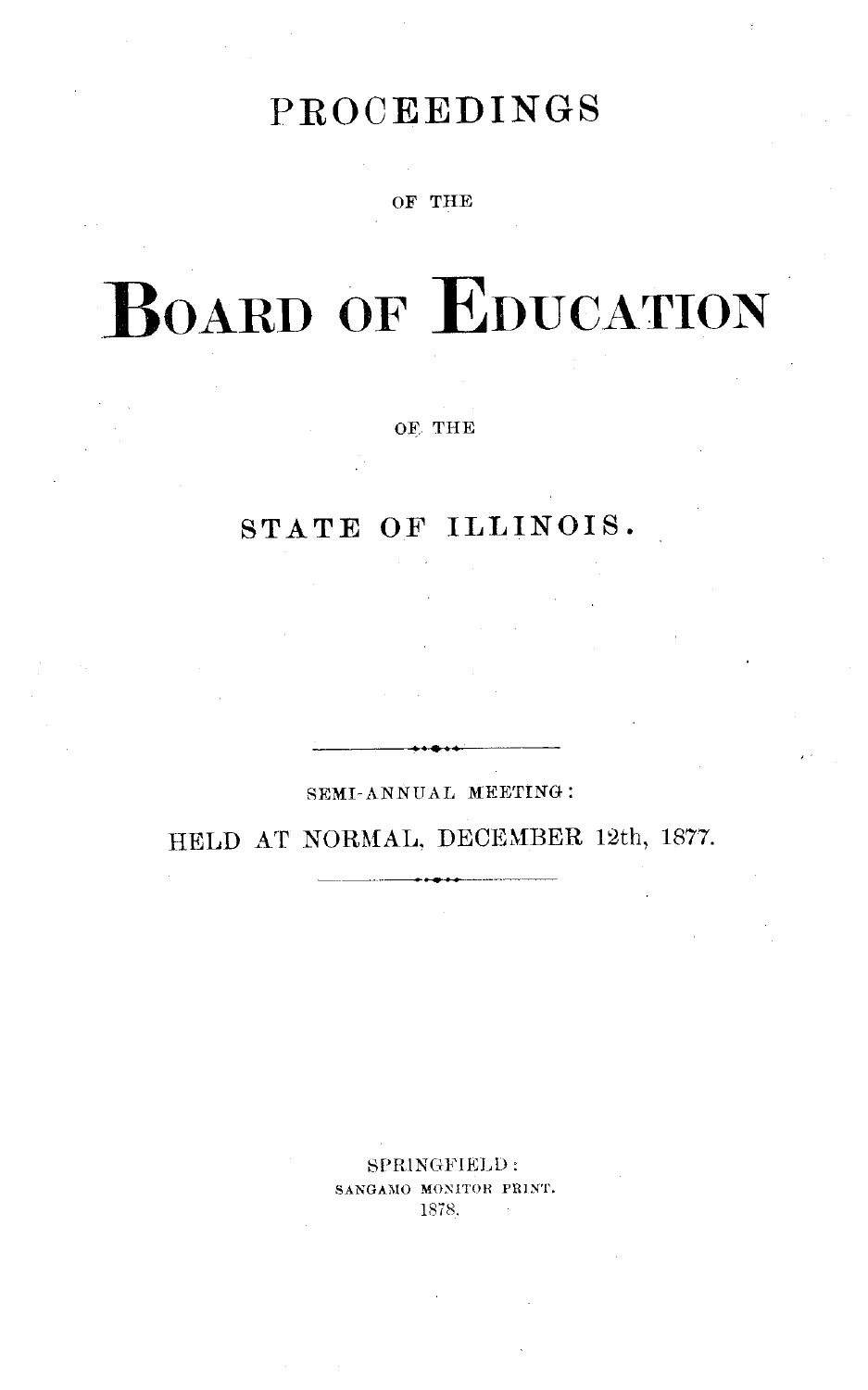# State Board of Education.

|                         | NAMES. | EXPIRATION OF TERM.             | RESIDENCE.                                      |
|-------------------------|--------|---------------------------------|-------------------------------------------------|
|                         |        | Hon. WILLIAM H. GREEN1879Cairo. |                                                 |
|                         |        | THOS. R. LEAL 1879Urbana.       |                                                 |
|                         |        | E. A. GASTMAN1879Decatur.       |                                                 |
|                         |        | JOSEPH CARTER1879Normal.        |                                                 |
|                         |        | MICHAEL DONAHUE1879Clinton.     |                                                 |
|                         |        |                                 | Hon. S. W. MOUTLON1881Shelbyville.              |
| $\overline{\mathbf{G}}$ |        |                                 |                                                 |
| 66.                     |        |                                 |                                                 |
|                         |        | ISAAC LESEM1881Quincy.          |                                                 |
|                         |        |                                 | H. L. BOLTWOOD1881Hrinceton.                    |
|                         |        |                                 |                                                 |
|                         |        |                                 |                                                 |
|                         |        |                                 |                                                 |
|                         |        |                                 | J. C. KNICKERBOCKER1883160 LaSalle St. Chicago. |
|                         |        |                                 | S. M. ETTER, ex-officioSpringfield.             |

OFFICERS OF THE BOARD.

WM. H. GREEN, President, S. M. ETTER, Secretary, THOS. F. MITCHELL. Treasurer.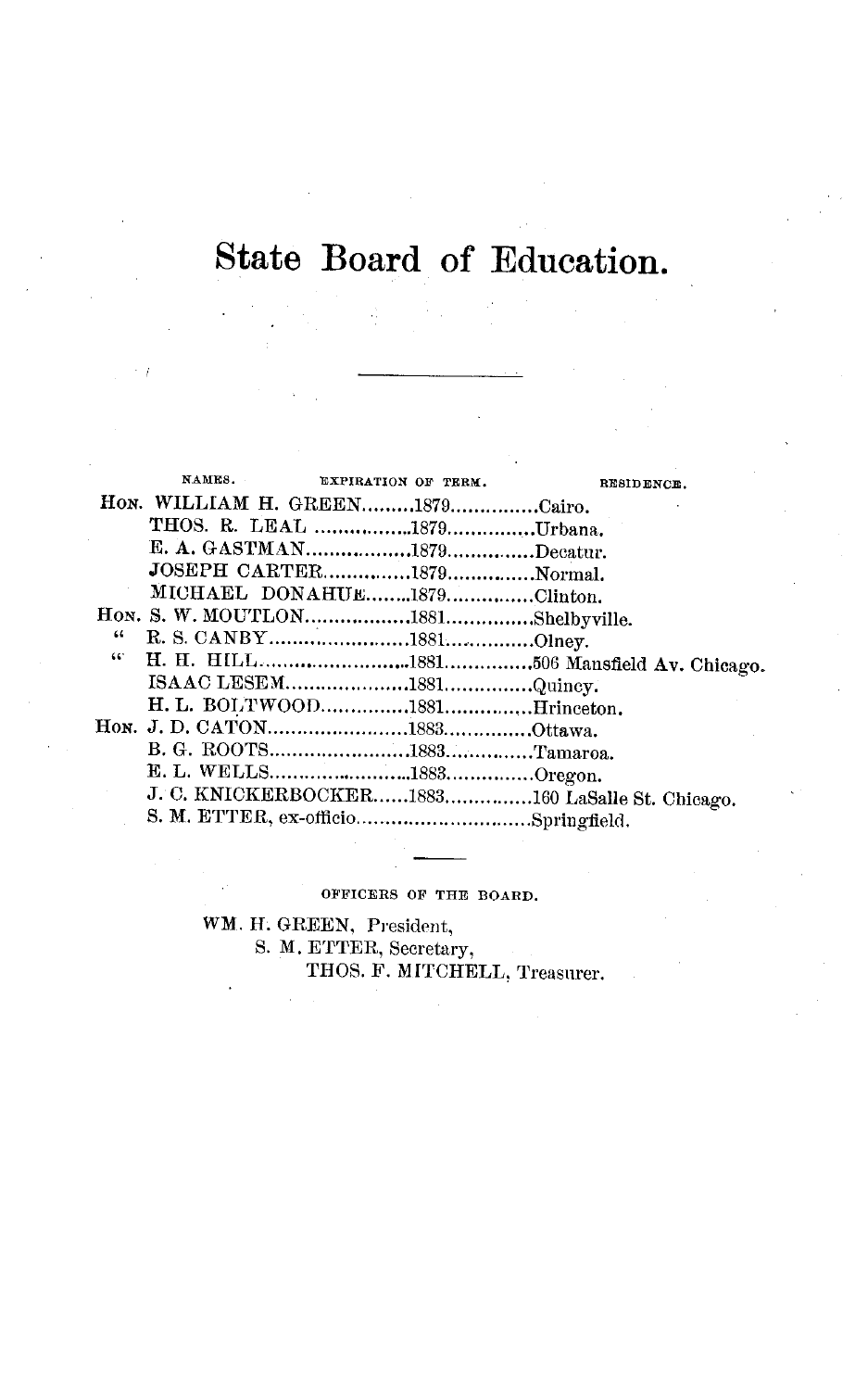# State Board of Education.

# PROCEEDINGS SEMI-ANNUAL MEETING.

*Held December 12th, 1877.*

NORMAL UNIVERSITY, NORMAL, ILLINOIS, DEC. 12, 1877. j

The STATE BOARD OF EDUCATION met in the University buiding, and was called to order by the President, Wm. H. Green at 10 A. M.

MEMBERS PRESENT.--Wm. H. Green, E. A. Eastman, S. M. Etter, E. L. Wells, B. G. Roots, Joseph Carter, Thos. R Leal, S. W. Moulton, and H. H. Hill.

The following resignation having been presented to the Board, it was read and accepted:

*To the Board of Education, State of Illinois.*

 $G$ ENTLEMEN.:  $-$  I hereby tender to you my resignation as Preceptress and Teacher in the State Normal University, to take effect January 1st, 1878.

My earnest wishes are for the prosperity of this Institution in whose affairs I have a deep and abiding interest.

Please accept my thanks for your many expressions of kindness and appreciation.

HARRIET M. CASE.

State Normal University, Normal Ill. Dec. 11th, 1877.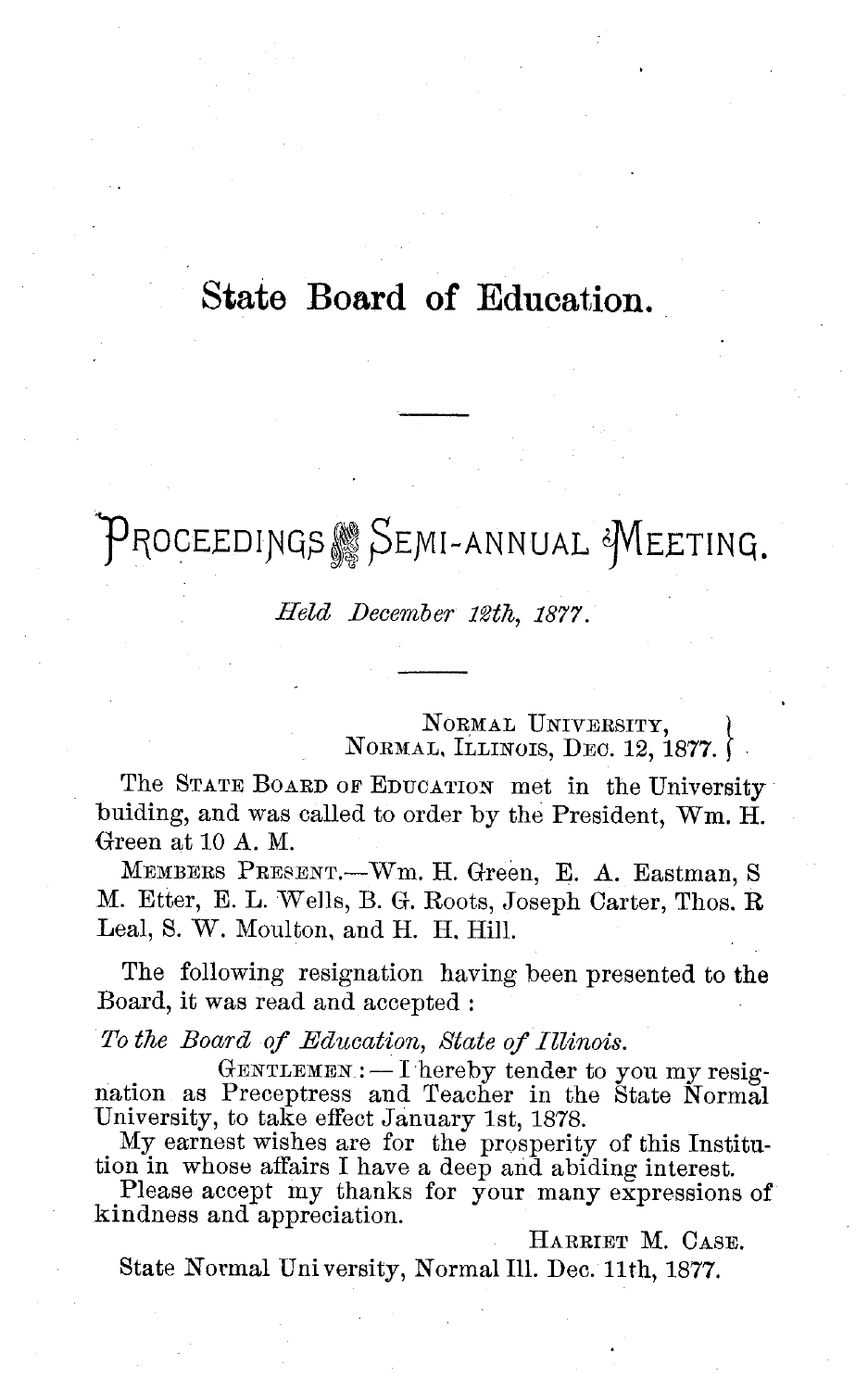On motion, B. G. Roots was appointed a committee to prepare a suitable expression of the Board, in behalf of the faithful services of Miss Case.

President E. C. Hewett then read his

#### SEMI-ANNUAL **REPORT:** *To the Honorable Board of Education of the State of Illinois:*

 $G$ ENTLEMEN:  $\frac{1}{\sqrt{2}}$  In reviewing the term now closing and comparing it with those that have gone before, I see nothing in the present condition or prospects of the Normal University to occasion discouragement; but **on** the contrary every thing to give hope and promise. I believe we were never doing our work better, nor coming nearer to a true standard of what such an Institution should do, than we are to-day. The influence of the Institution seems to be extending and deepening; and I believe that the true professional spirit among us, the amount of professional work done and the interest taken in this work, are on the increase: We see ample room for improvement, of course; for woe be to the man who has attained his ideal.

The health of the school, during the present term has been excellent in general; although, I regret to say that two very worthy members of our senior class are now ab-Sent on account of illness, I hope their absence is only temporary. The

#### **ATTENDANCE**

For the term will appear from the following table:

*Whole Number Enrolled for the Term.*

| NUKMAL DEPAKIMENT. |  |
|--------------------|--|
|                    |  |
|                    |  |
| ниен коноот.       |  |
|                    |  |
|                    |  |
| GRAMMAR SCHOOL.    |  |
|                    |  |
|                    |  |
| PRIMARY SCHOOL.    |  |
|                    |  |
|                    |  |
|                    |  |
|                    |  |

NORMAL DEPARTMENT.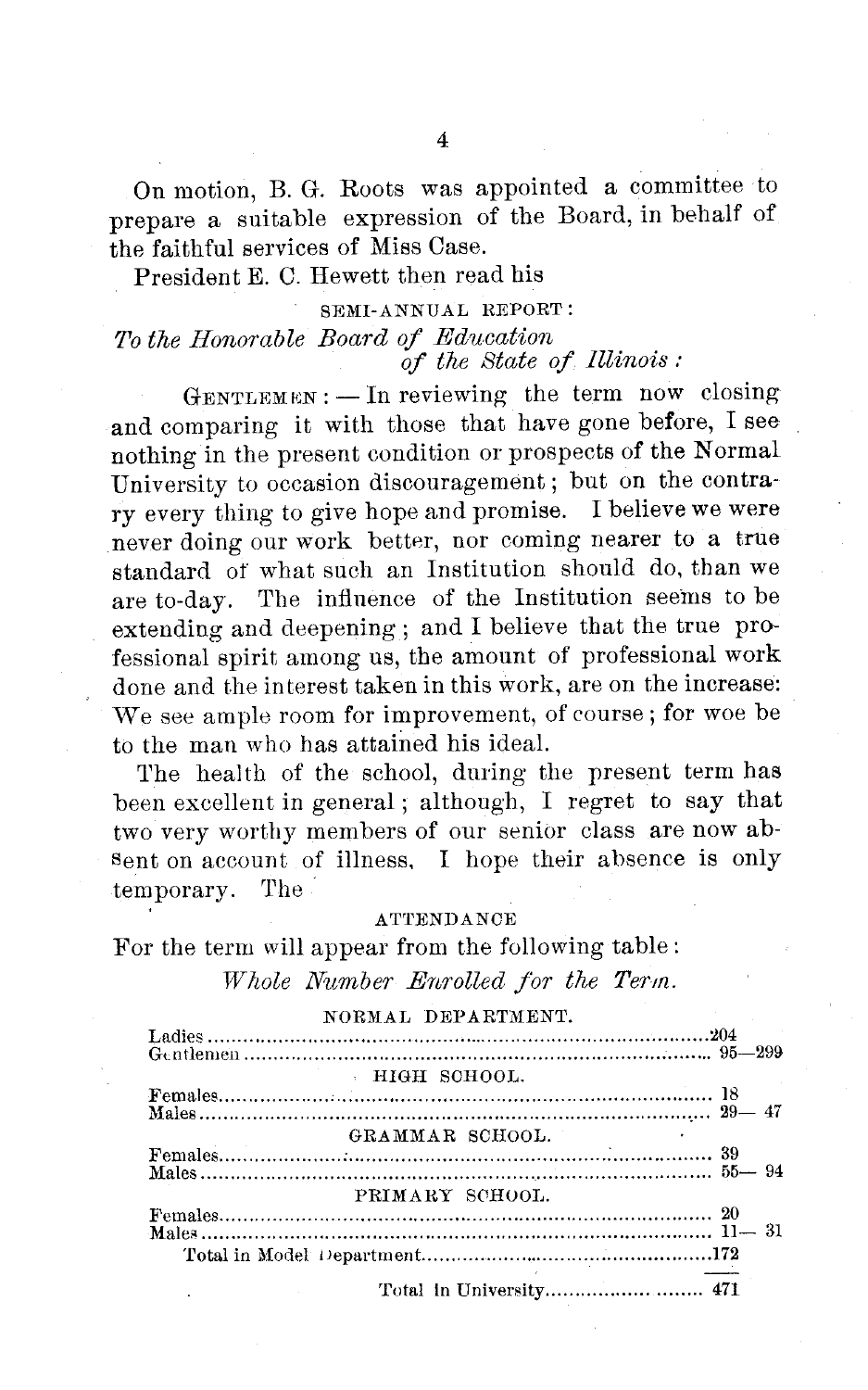I will remind you, again, that no person is counted in this enrollment who has not been a member at least four weeks. By comparing this report with that made one year ago, it will be seen that there is a net gain of 36, that is, 25 in the Normal, and 11 in the Model School. The largest per cent. The proportion of gain has been in the Grammar room. of young ladies is greater in the Normal Department than it has bee at any time since the war.

#### ATTENDANCE BY COUNTIES.

During this term, we have had representatives from sixty-three counties of our own state, and from ten states besides Illinois, shown by the following table:

|            | ı                     |              | ı              |
|------------|-----------------------|--------------|----------------|
|            | 4                     | Montgomery   | 1              |
|            | 6                     |              | 5              |
|            | $\overline{2}$        | Moultrie     |                |
|            | $\overline{2}$        |              | 6              |
|            | 9                     |              | 3              |
| Champaign  | 11                    |              | 5              |
| Christian  | 3                     |              | 5              |
|            | 1                     |              | $\bf{r}$       |
|            | 3                     | Putnam       | $\overline{2}$ |
|            | 4                     |              | Ĩ              |
|            | $\overline{2}$        | Rock Island  | Ż              |
|            | $\overline{2}$        |              |                |
|            | ı                     |              | ٦              |
|            | ı                     |              | 1              |
|            | I                     |              | 8              |
|            | 3                     | Stephenson   |                |
|            | 4                     |              | 13             |
|            | $\overline{2}$        |              |                |
|            | 3                     |              | ñ              |
|            | $\overline{2}$        |              |                |
|            | 1                     |              |                |
|            | 4                     | Whiteside    | 4              |
|            | 1                     |              | 5              |
|            | 1                     | Winnebago    | 4              |
|            | 3                     | Woodford     | 8              |
|            | 6                     |              |                |
|            | $\overline{\partial}$ | Colorado     | ٦              |
| Livingston | 16                    | Connecticut  | 1              |
|            | в                     |              | $\overline{2}$ |
|            | Ĩ                     |              |                |
|            | 65                    | Michigan     |                |
|            | 7                     | Minnesota    |                |
|            | 3                     | Missouri     |                |
|            | 9                     | Nebraska     |                |
| Marshall   | 1                     |              | 2              |
|            | ĩ                     | Pennsylvania | 2              |
|            |                       |              |                |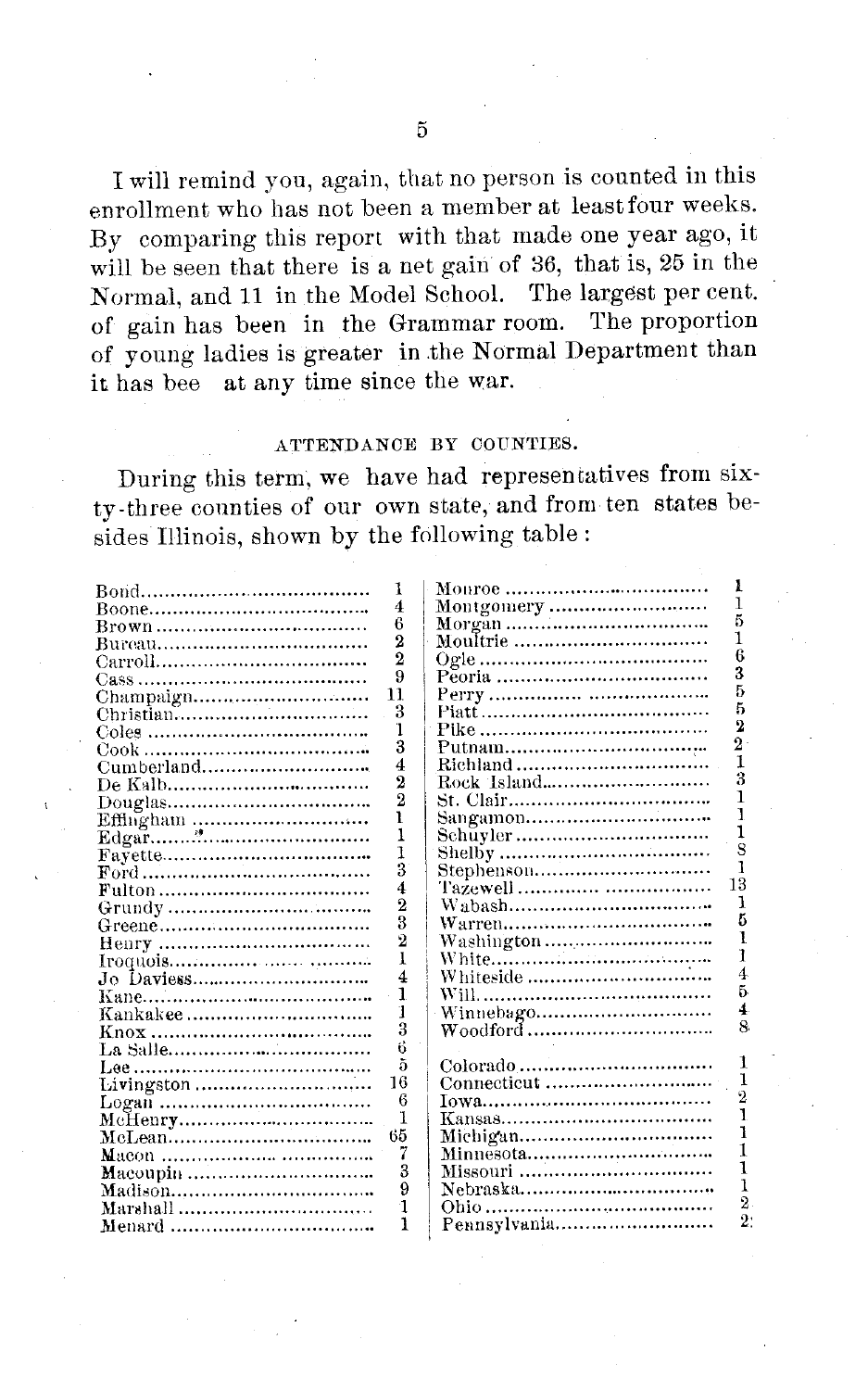The above table is for the Normal Department only; the representation in the Model Department is shown below:

| Alexander  |   |          |  |
|------------|---|----------|--|
|            |   |          |  |
|            |   |          |  |
|            |   |          |  |
|            |   |          |  |
|            |   |          |  |
|            |   |          |  |
|            |   |          |  |
|            |   |          |  |
|            | 3 |          |  |
|            |   | Tazewell |  |
|            |   |          |  |
|            |   |          |  |
| Livingston |   |          |  |
|            |   |          |  |
|            |   |          |  |

It must be remembered that the model students are not state beneficiaries; they pay their own tuition, although probably fully one-third of them will teach more or less.

#### **THE NEW CLASS.**

During this term, 184 candidates have presented themselves for admission to the Normal Department. Of this number 127 were examined; the others were admitted on their credentials. Of these candidates, 128 were ladies, 56 were gentlemen. We examined

L adies .................................... ...... ... 828......................................... G entlem **en** ................................................................................... 45- 127

We rejected-

L adies ......................................................................................... **17** G entlem en ................................................................................... **23-** 40

Of the 144 who were admitted, 6 left before they had been with us long enough to be in our enumerated enrollment. It will be noticed that the number rejected was very large,—nearly one-third of all who were examined One reason for this is that many of the candidates were quite young; probably, also, our test was somewhat more severe than it has been at some previous times. I am glad to say, however, that most of those who were rejected joined the preparatory class in our model school.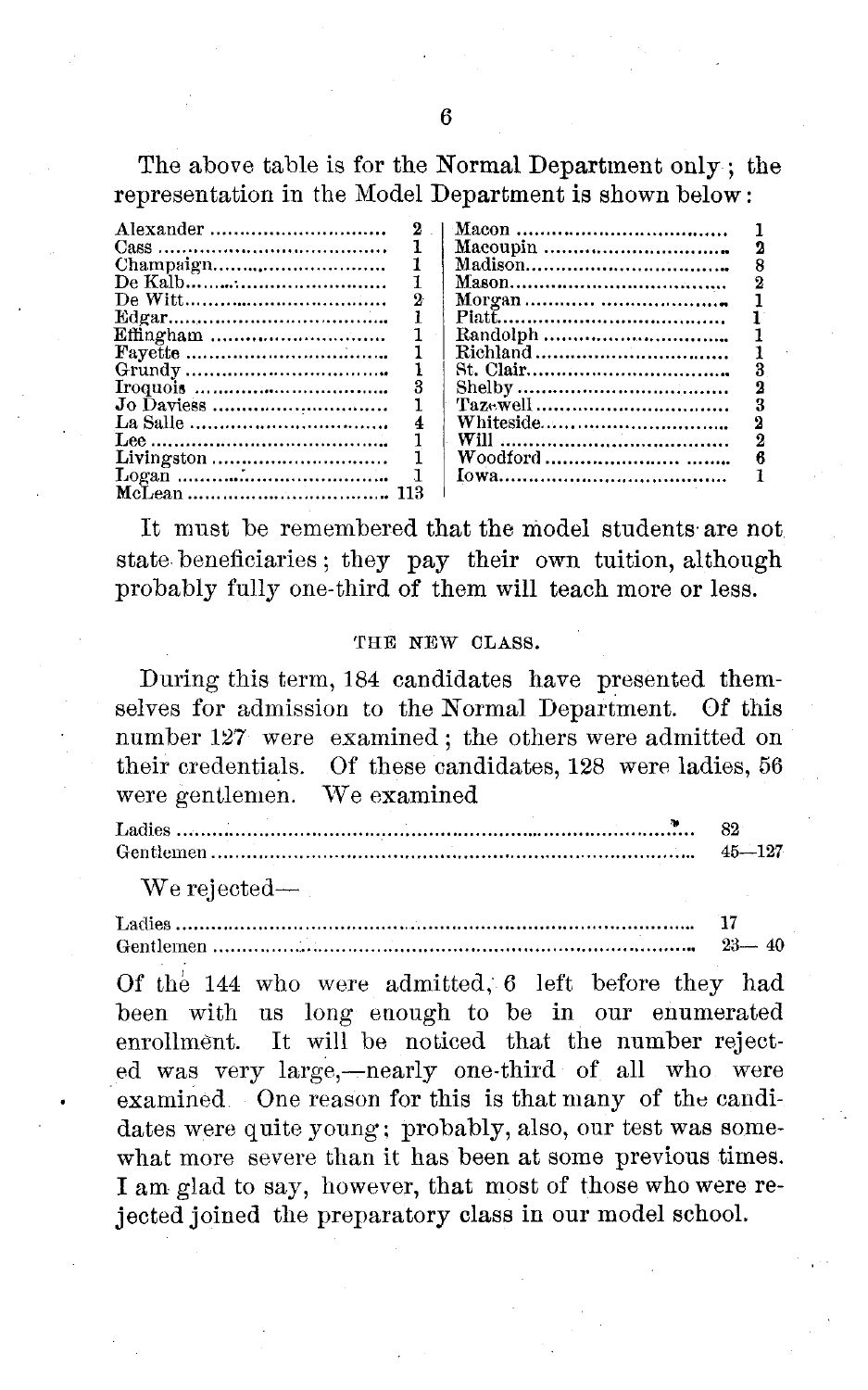The new class represents 45 counties, and five states besides our own, as is shown by the following table:

| Douglas<br>Jo Daviess | 3<br>2<br>6<br>9<br>ı<br>$\overline{2}$<br>3<br>$\overline{2}$<br>l<br>2<br>2<br>3 | Rock Island<br>Whiteside<br>Winnebago | Б<br>3<br>$\overline{2}$<br>$\overline{2}$<br>2<br>ភ<br>5<br>3<br>3<br>$\overline{2}$<br>3 |
|-----------------------|------------------------------------------------------------------------------------|---------------------------------------|--------------------------------------------------------------------------------------------|
|                       | $\overline{2}$<br>7<br>4<br>ı<br>23<br>в                                           | Nebraska<br>Pennsylvania              | $\overline{\bf 2}$                                                                         |

#### **TEACHERS.**

For my co-workers, I have nothing but good words to say. All are earnest and faithful, ready to co-operate heartily in whatever is to be done. Of those who have been here before this term, I have already spoken in former reports; and I can here only reiterate the good opinions previously expressed. When it became apparent last summer that Mr. Gastman would decline the position to which you appointed him, I determined to provide temporarily for the emergency. This I did by substituting Zoology for Physiology on the part of the Seniors, and employing Mr. Samuel W. Paisley, a former graduate and a teacher of reputation, to take the classes in Geography which had formerly been instructed by Dr. Sewall. I agreed to pay Mr. Paisley fifteen dollars a week for his assistance. He did excel\_ lent work; but about the end of October his health failed and he was obliged to go south. Other members of the Faculty generously took his work in addition to their own; and, in this way, we have got through the term very com-

7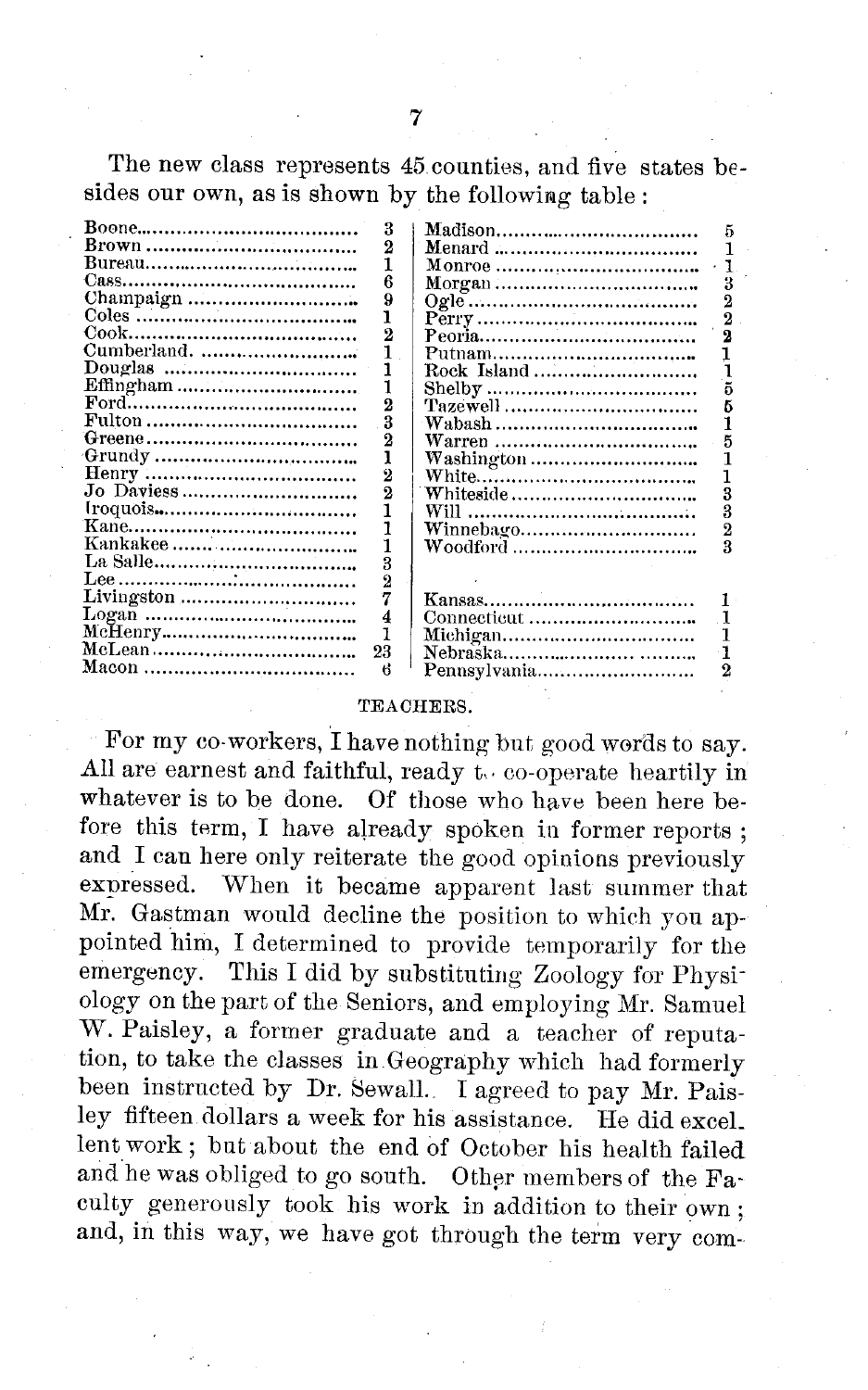fortably. I take occasion to speak in commendation of, Miss Flora, Pennell, whom you appointed at your last meeting to the position of second assistant in the Normal Department. I think her work this term justifies our expectation of efficiency on her part in the future.

It is with the deepest regret that I am obliged to announce that our Preceptress, Miss HARRIET M. CASE, will now close her connection with the Institution. By her faithfulness, earnestness and high womanly qualities, she has endeared herself to both teachers and pupils. Our best wishes will go with her. The post thus vacated is very difficult to fill. When we remember that about two hundred girls will look up to the one who occupies this position, for special guidance in matters of the highest importance, it becomes us to look very carefully for a successor to one who has filled the place so well as Miss Case has done. I have given the matter careful thought ever since I knew that Miss Case was going to resign; but I am not fully prepared to nominate a successor. I wrote sometime since to Miss Mary R. Gorton, now of Fayetteville, Arkansas; but have not received any reply as yet. Miss Gorton graduated here about ten years ago; she afterwards taught several years with much success in the Cook county Normal school. Since that time, she has filled a similar position in Arkansas. She has received at sometimes a larger salary than we can afford to pay; and I do not know that she could be induced to accept a position here. Had I received her assurance that she wonld do so, as I hoped to have done ere this, I should urge her appointment with much earnestness.

#### PROFESSIONAL **WORK.**

The amount of professional work done has not been diminished this term; but, on the contrary, it has been somewhat increased. Prof. Metcalf as usual has given his entire time to it; and Miss Paddock and Mr. De Garmo have given it a considerable portion of their time; this is espepecially true of Miss Paddock. I have asked Prof. Metcalf to make a special report on this matter; which I incorporate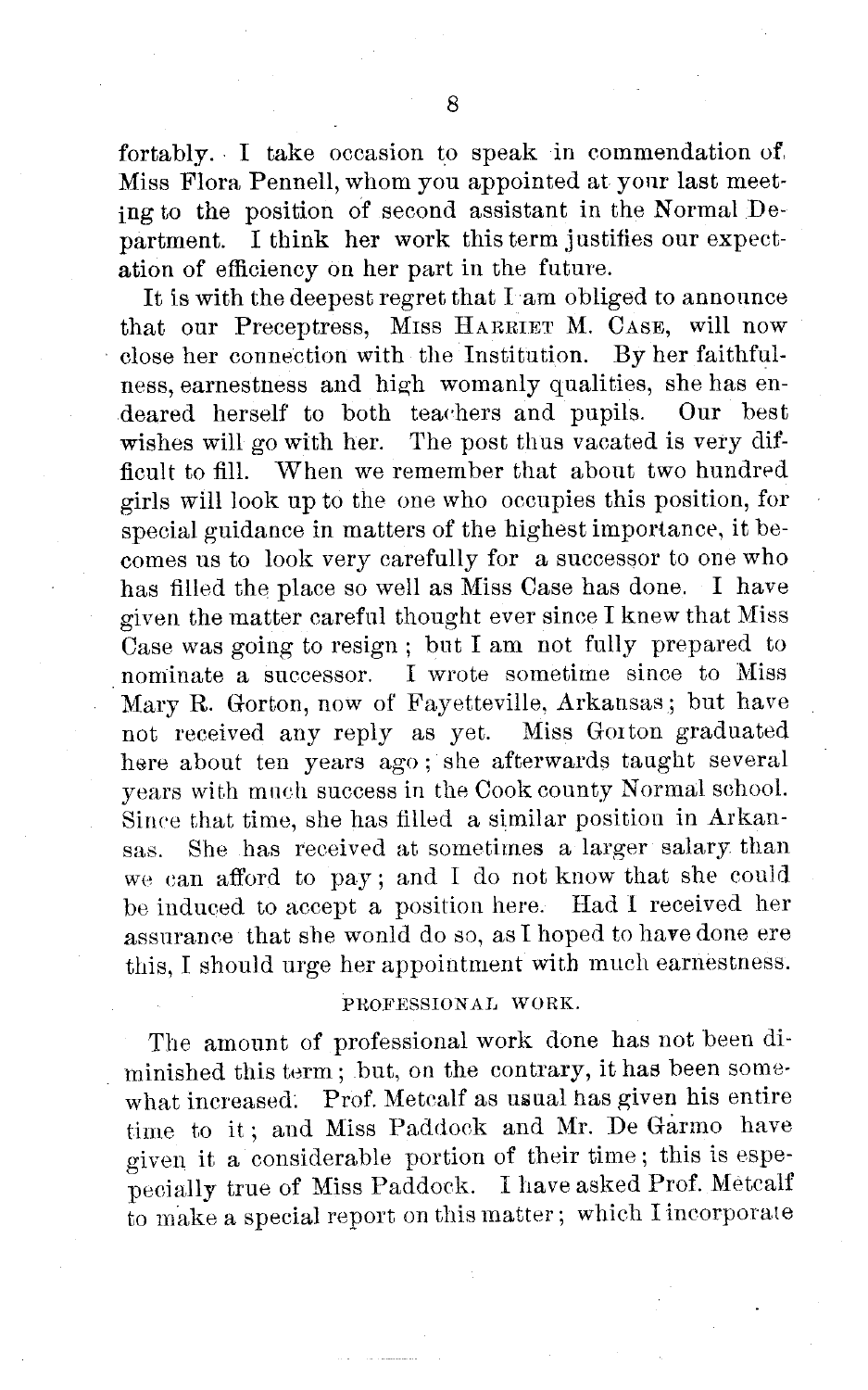as setting forth the facts more fully and intelligently than any thing that I could say would do.

#### PROFESSOR METCALF'S REPORT.

#### *To the President of the I11. State Normal University:*

The plan of observation work in the Primary department has been essentially the same this term as last, but with greater emphasis on what experience has shown to be the more difficult features.

Our Normal "Entering Class," numbering about 140, was divided in the first week of the term into three nearly equal sections. These, in turn, spent an hour daily in observing one field of the primary work-say that of Arithmetic. At each visit, opportunity was afforded the students to put questions to Miss Paddock, and, in the intervals of her class work, to make brief notes of what they saw. On retiring they wrote out the notes they had made ; and these papers having been duly examined by the training teachers<sup>"</sup>; Miss Paddock met the entire class and remarked upon the work in hand in such way as to correct misapprehensions, answer queries, and, by brief examination, by lecture or by dictation, enforce the points that she chiefly desired to impress.

When all the first year's work in Arithmetic has thus been observed, outlined, and discussed, an examination by writing, covering ten topics and occupying two school hours. shows very fairly the degree of insight gained by each observer.

This over, the subject of Reading takes a similar course. So, too, Spelling, Language and Writing. In each division under study, stress is laid, not only on the different "stages" of the work but on its successive "steps". Observers are led also, to consider the needful or desirable apparatus, its exact purpose, how obtained or made, how used and preserved.

Not less important than the direct instruction thus conveyed, are the observations made touching incidental excel-

9

2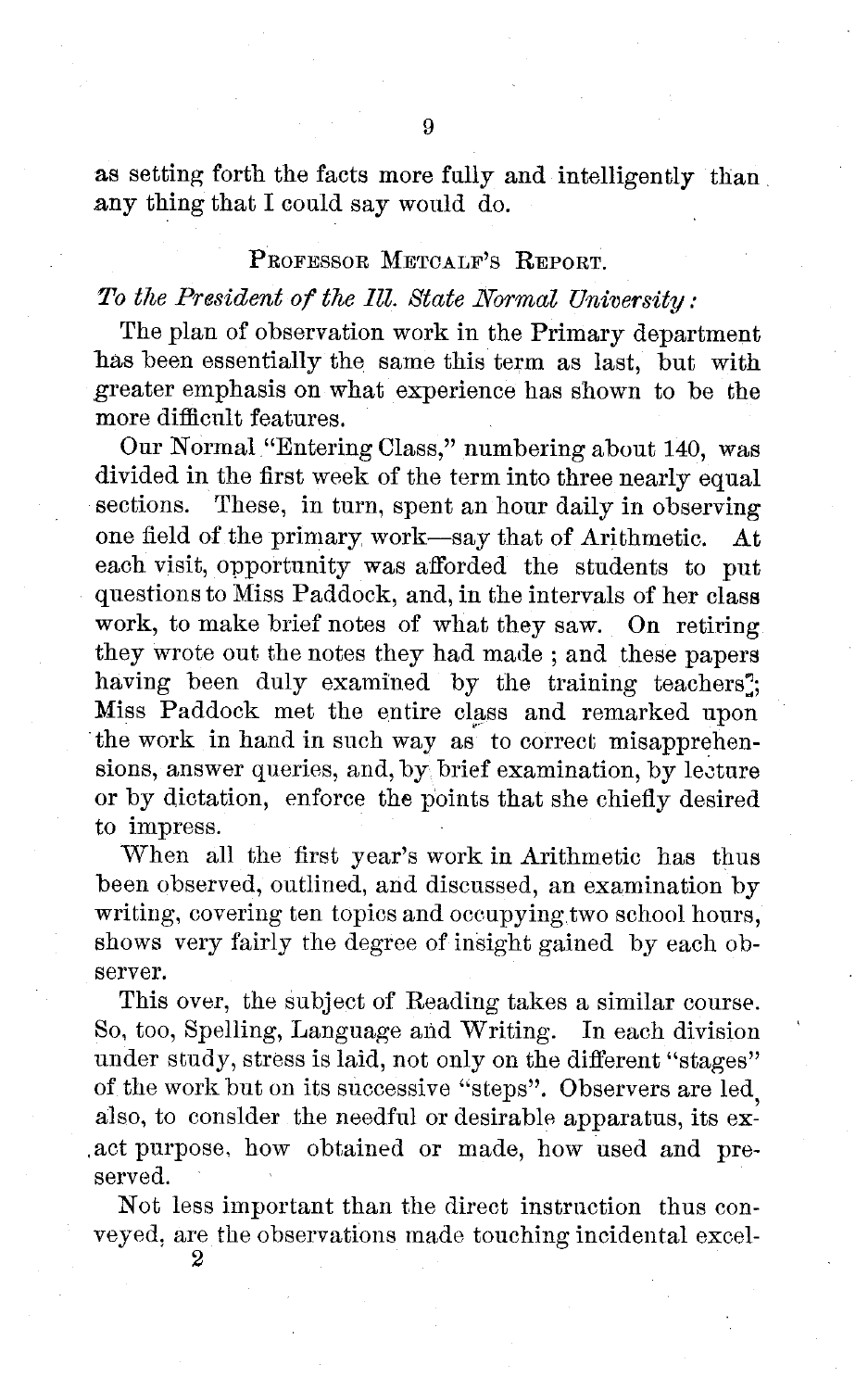lences in the school-the perfect order, the quick and unremitting attention given by the children, their enthusiam in recitation, their quiet and independent enjoyment of study and desk work, their original thought and the ease and accuracy with which they express themselves.

The amount and quality of work which all this implies makes it necessary that Miss Paddock should not only be allowed ample opportunities for meeting this "Army of observation," but that she should have large assistance in the examination of their papers. This assistance Mr. De Garmo and myself have sought to afford.

In addition to the enjoyment we have found in seeing the students so generally seconding our efforts, we have the satisfaction of knowing that many of this large band of young teachers will go out with definite plans of work for the youngest children, and with well considered principles in mind by which to be guided.

Each term, the Entering Class will study the matter and methods through the three Grades of the Primary School. The same pupils the subsequent term will be carried a stage farther, receiving, chiefly by dictation, the order and place of work in the 4th Grade. A class of 30 pupils has been thus advanced the present term, taking, also, a study of the question, How shall we teach the use of the Dictionary? Next term this advance will fall to the lot of those who have just finished Primary Observation.

As usual, about 50 Normal pupils have taught classes in the Model Department, chiefly in the Grammar School. This part of our professional work has never been better done. The Diaries, daily records of class-work, have been examined and criticized once in two weeks, and are found to be, in many ways, productive of good.

No convenient time within school hours has yet been found for the training - teachers to meet those who are entrusted with classes; hence, though under some disadvantages, we continue our Friday evening Teachers' Meeting.

Lastly, the entire school has been held to observe and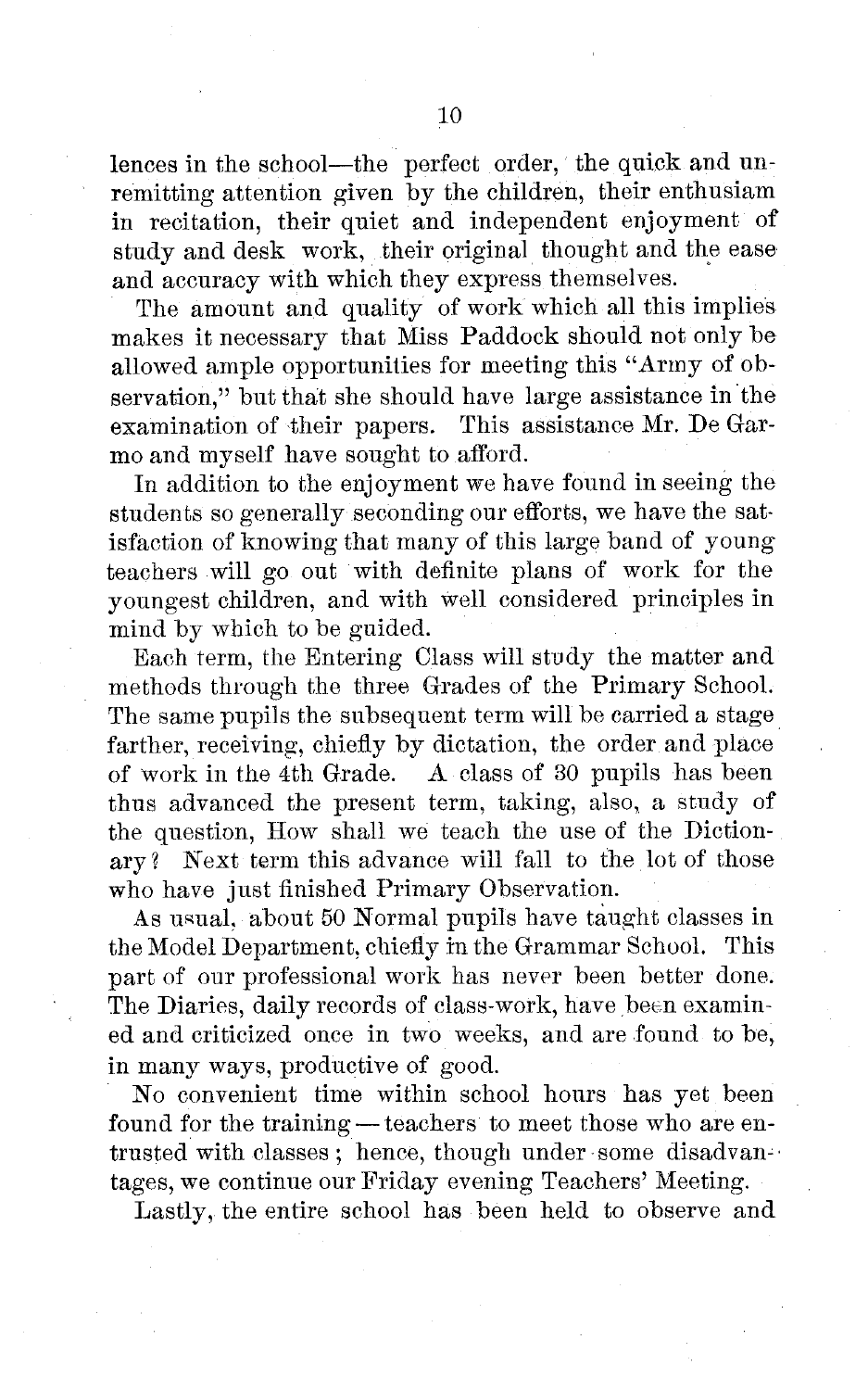discuss, in common with the Faculty, the merits and defects of brief class-exercises conducted before them by some of the pupil-teachers.

I wish to add that my assistants are working with a will. Whatever success has been attained in the Training Department is largely due to their faithful and judicious efforts.

Respectfully submitted,

#### THOMAS METCALF,

Prin. Training Dep't.

#### REPAIRS.

Quite extensive repairs have been made on our building since your last meeting; and I believe it is now in excellent condition, and ought to require very little further expenditure for some time to come. There is only one thing that seems to me to require immediate attention, and that is the heating apparatus in the society rooms. I fear the present arrangement is unsafe; at any rate, its safety should be assured, or some other arrangement should be substituted immediately. For the repairs and work in the museum, I refer For the repairs and work in the museum, I refer you to the report of Prof. Forbes.

#### **DO OUR** STUDENTS **TEACH?**

At your last meeting, you authorized an effort to obtain a satisfactory answer to this question. Prof. Cook has had the matter in charge, and has expended considerable labor upon it. His returns are by no means full as yet, in fact I believe not half has been accomplished. But he has trustworthy information already, which shows the name and post-office address of more than six hundred of our students who have been teaching since the first day of last October.

#### LIBRARY.

At your last meeting, you appropriated five hundred dollars to increase our library. After consultation with your committee I drew three hundred dollars of this appropria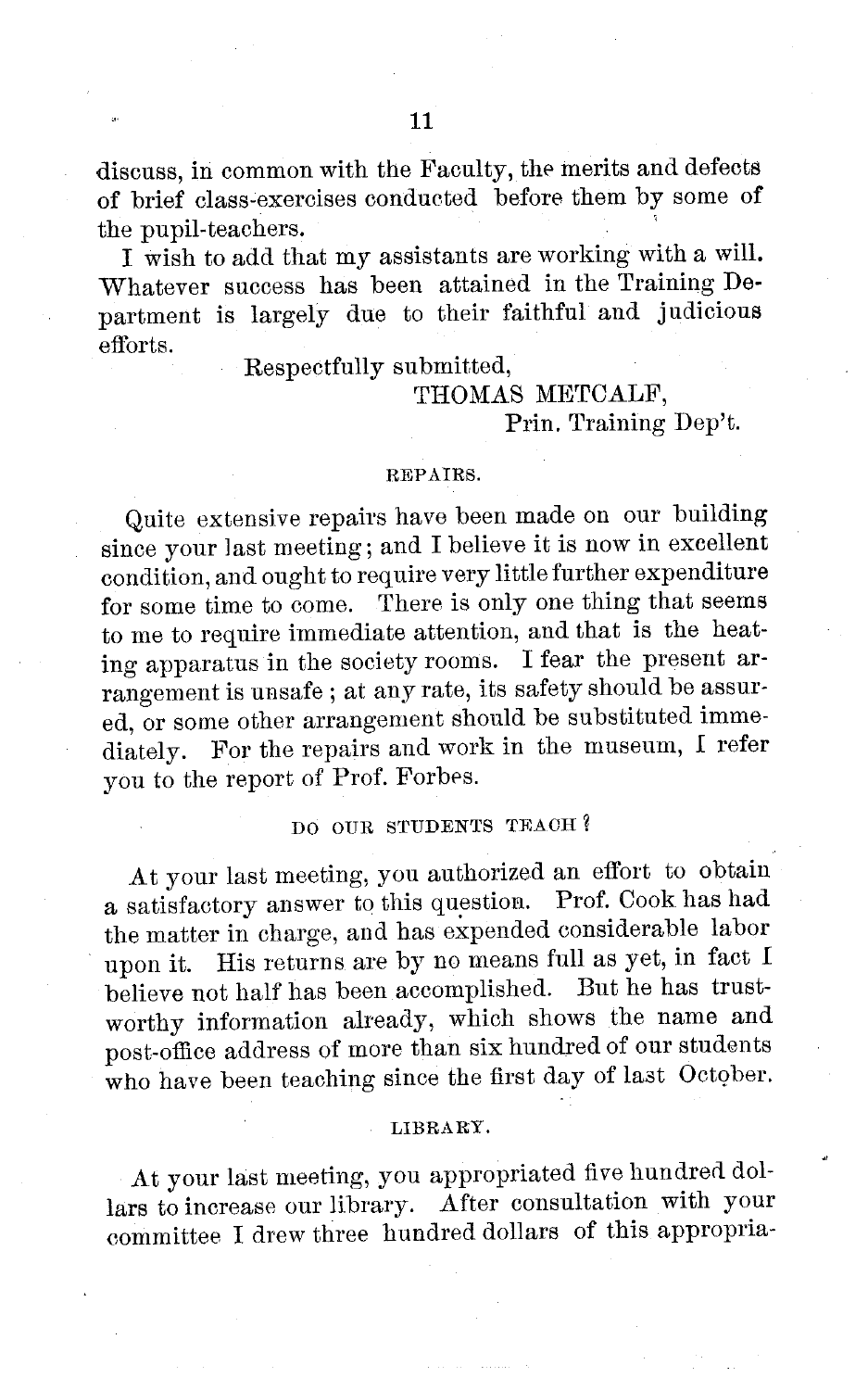tion. Of this sum, about one-half has been expended, as by report in the hands of your finance committee. A few other books have been ordered; and a further list is about ready to present to publishers and dealers for bids. By action of Senator Oglesby, our library has been made a place of depository for public documents, and a large invoice is already received. These, in addition to what we had before, make our list of such documents very full.

#### FINANCES,

Prof. Carters' financial report will show that we are running very close to our income. I knew that that must be so, when the legislature refused to increase our appropriaation last winter. And yet I see no reason to doubt that we can meet all necessary expenses between this time and the end of the year, and still have a small margin left. It seems as though our incidentals for the next six months need not involve any great expense.

#### **THE** CALENDAR.

The present arrangement of our calendar seems to me very awkward. Our next term is set to begin on the last day of the year. I would suggest, therefore, that next summer vacation be made eleven weeks instead of ten. This would make the fall term close about the 20th of December, and would throw both Christmas and New Year's into the Christmas vacation.

All of which is Respectfully Submitted.

EDWIN C. HEWETT, President.

**NORMAL,** ILL.. Dec. 12th, 1877.

#### *To the State Board of Education:*

Your committee on Teachers and Salaries, after careful deliberation, have decided to recommend the election of M. L. Seymour of Blue Island, to the place of Prof. of Natural Science to fill the vacancy caused by the resig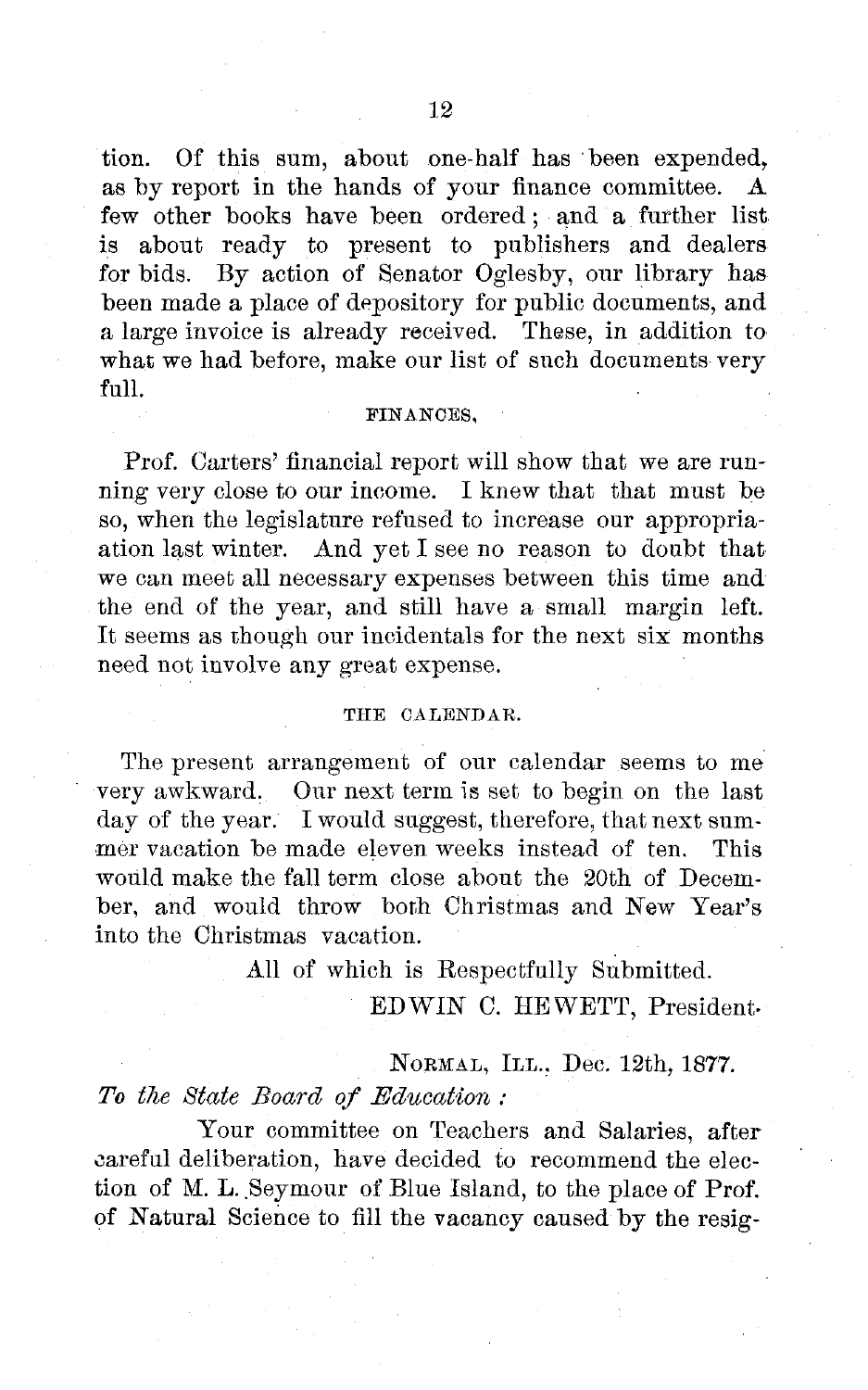nation of Dr. J. A. Sewell. We also recommend that his salary be fixed at \$1600 per annum.

We further recommend that Mrs. Martha D. L. Haynie be appointed Teacher of Grammar in the Normal School proper, at the same salary she now receives.

> B. G. ROOTS,  $\mathrm{Joseph\_CARTER}, \rightarrow \mathrm{Committee}.$ E. L. WELLS.

On motion of H. L. Boltwood the report of the committee on teachers and salaries was accepted.

The Committee on Buildings and Grounds made the following report:

*To the Board of Education:*

 $G$ ENTLEMEN :  $-$  Your committee on Buildings and Grounds would respectfully report that during the summer the entire wood work of the University was cleaned, much of it repainted, regrained and all varnished. The blinds throughout the building were taken off, thoroughly cleaned, painted and varnished. The students' desks in both the University and High School rooms were thoroughly cleaned, recovered with oil cloth and varnished with two coats. The basement, and third story, and walls in the stairways were calcimined. The out-houses were printed with two coats. In all the work, the best of material was used and the cost of these repairs amount to the  $\text{sum of }$  \$1,404 32

| Repairing boilers    | $\overline{\phantom{0}}$ | - | 60 00  |
|----------------------|--------------------------|---|--------|
| Repairing large hall |                          |   | 264 48 |
| Heating Museum       |                          |   | 88 30  |
| Plumbing<br>-        |                          |   | 118 63 |
|                      |                          |   |        |

#### \$1,935 73

The appropriation made by the last General Assembly for repairs on the Normal buildings was twenty-five hundred dollars, and of this amount there has been expended, as shown by the above statement, one thousand, nine hundred and thirty-five dollars, and seventy-three cents, leav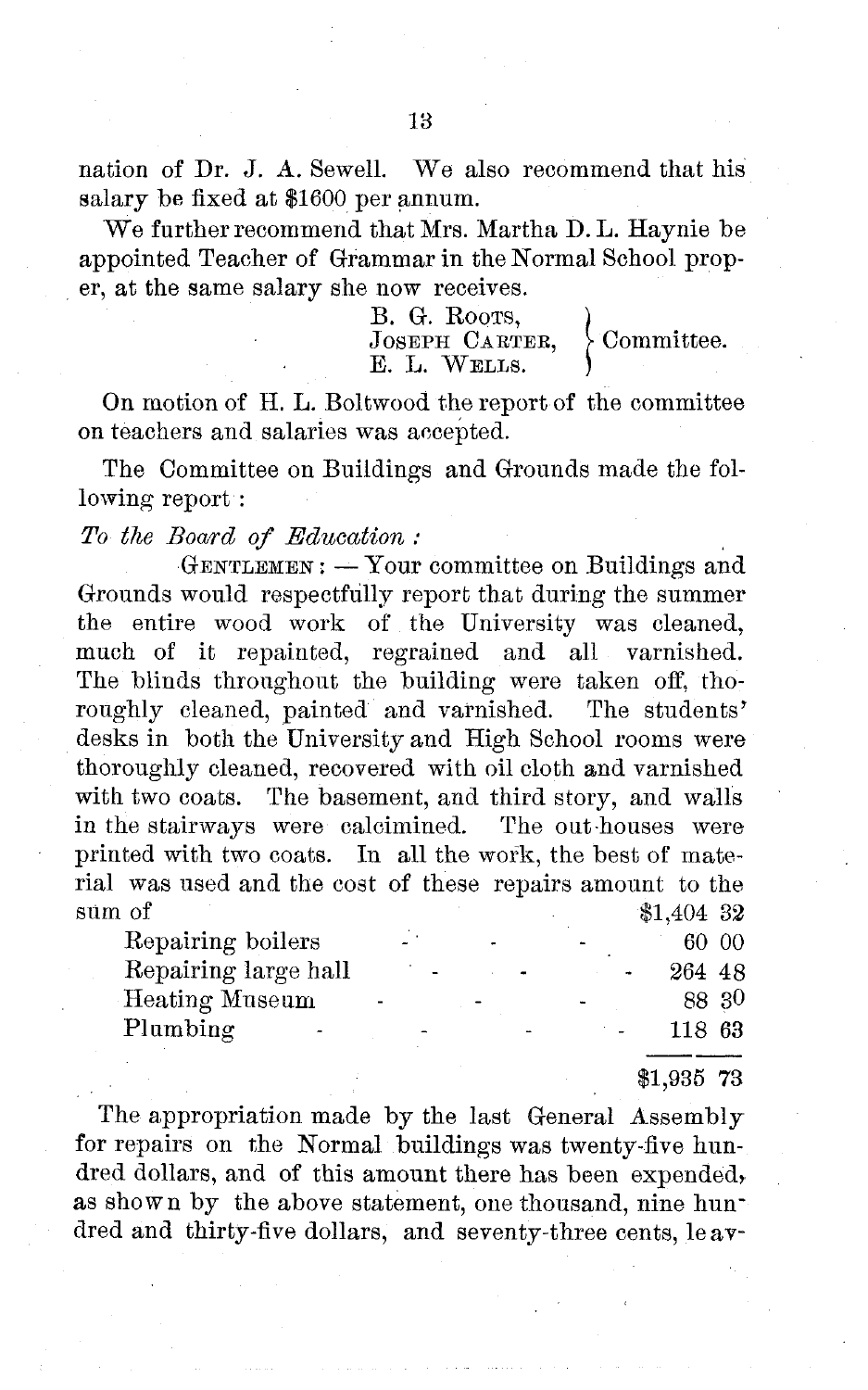a balance on hand of five hundred, sixty-four dollars and twenty-seven cents.

The committee also had the cupola repaired and recovered at an expense of one hundred, seventy-four dollars, and forty-one cents, which was paid out of a balance on hand of another appropriation made by a previous Legislature for roofing the building.

All of which is respectfully submitted.

JOSEPH CARTER, ) S. M. ETTER.  $\int$  Committee.

On motion of Mr. Boltwood the report of the committee was accepted and ordered to be placed on file.

The following report of W. S. Coy was read by the Secretary, and on motion was accepted and ordered to be placed on file:

#### *To State Board of Education*

GENTLEMEN: - Your tenant, Mr. Phoenix, was declared a bankrupt last month. He is now owing you \$700 rent for the years '76 and '77. I recovered a judgment for \$350 in June last for '76. Execution was levied on a large amount of personal property, sale to come off after he was declared The court ordered the assignee to take the property from the sheriff. I have procured an order in bankrupt court for assignment to sell the property and pay our judgment. I have also procured an order for the assignee to sell the crops raised on the farm during the pres-<br>ent year and pay the rent due you for this year. So the ent year and pay the rent due you for this year. whole of the rent will be paid as soon as the sale can be effected.

|                                                        | -35-00 |  |                        |  |
|--------------------------------------------------------|--------|--|------------------------|--|
| Expenses two trips to Springfield on the Phoenix b'rpt |        |  | and the company of the |  |
|                                                        |        |  | $200 - 3500$           |  |

I have no doubt we shall get the whole of our money by  $\dot{Y}_{\text{ours}}$  Respectfully

Yours Respectfully,  $_{\rm W.~S.~COY.}$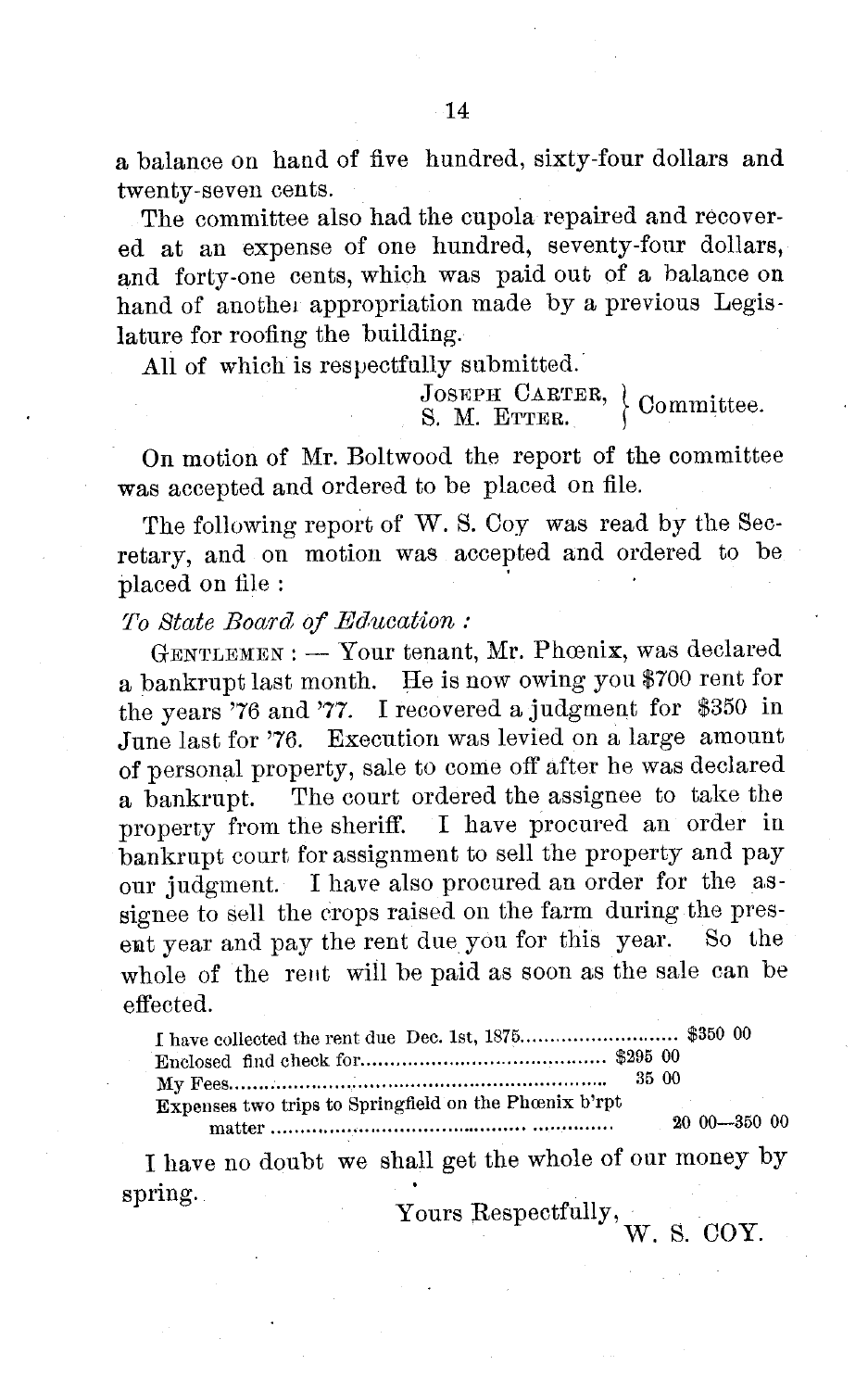Mr. Carter reported that the land formerly occupied by F. K. Phoenix, and belonging to the board, was now unoccupied, and recommended that action be taken by the Board authorizing some committee to lease the same for a term of years. On motion, the whole question was referred to the committee on buildings and grounds with full power to act.

Mr. Carter called the attention of the Board to the fact that the building was in danger of being destroyed by fire, from the stoves used in the society rooms, and recommended that they be supplied with steam heating apparatus, the expense of which would be very trifling.

On motion of S. W. Moulton the whole question was referred to the committee on buildings and grounds, with full power to act.

The following resolution was offered by Mr. Boltwood of Princeton, but on motion was laid on the table:

*Resolved,* That all pupils of the Normal School, who are residents of other states be required to pay tuition.

The following resolution was offered by E. L. Wells.

*Resolved, That fifty dollars te placed in the hands of Prof. Seymour for the* purchase of chemicals and apparatus for the use of the labratory.

On motion of Mr. Etter the resolution wasamended so as to read:

That fifty dollars be placed in the hands of the President of the University, for the purchase of chemicals and apparatus for the use of the labratory.

Resolution was adopted as amended.

#### AFTERNOON SESSION.

Board met as per adjournment and was called to order by the President

The Secretary reported that order No. 32, dated March 31st, 1876, for \$25.13 drawn in favor of A. F. Dickenson was lost and has never been paid.

On motion of S. W. Moulton the Secretary was authorized to issue a duplicate order to Mr. Dickinson for the amount of the one lost.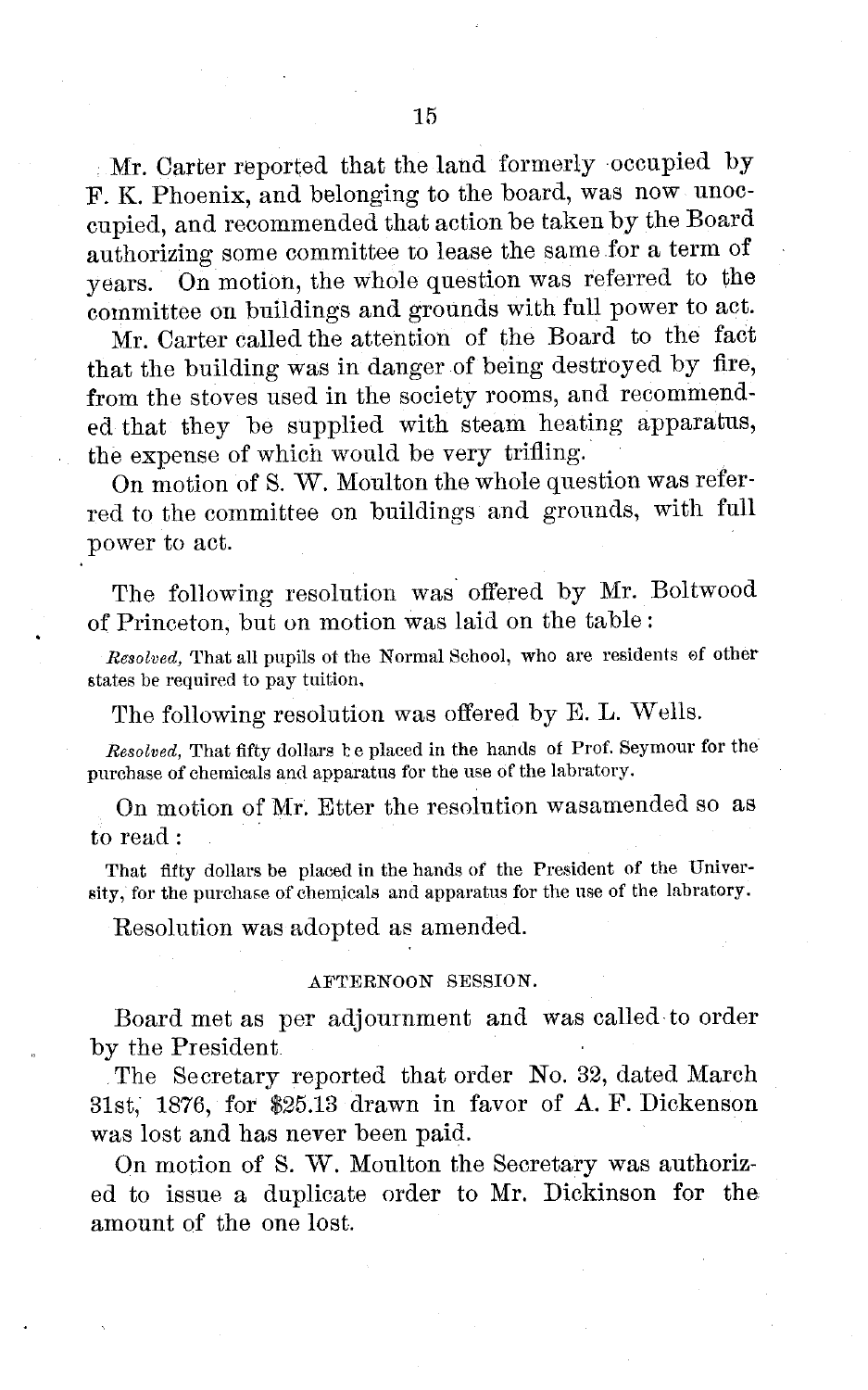The following report was made by the Auditing Committee:

#### *To the State Board of Education:*

We the undersigned, your Auditing Committee respectfully report that we have examined bills numbering 1 to 20 inclusive, amounting to (\$943.96) nine hundred forty-three dollars and ninety-six cents, and that we find them correct. We recommend that the Secretary be instructed to draw orders for the payment of the several sums named in the bills.

All of which is respectfully submitted.

T. R. LEAL,  $\int$  Committee. Jos. **CARTER.**

#### Dec. 12th, 1877.

On motion the report of the Auditing Committee was accepted and the Secretary was directed to draw orders for the payment of the several bills as recommended by the committee.

#### *To the State Board of Education:*

We the undersigned, your Auditing Committee beg leave to report that we have examined the vouchers 1 to 46 inclusive of the President for the expenditure of the contingent fund voted him by the Board and find that four hundred dollars has been drawn by him, and that he has paid out on the several bills, three hundred, forty-one dollars, and seventy-seven cents, leaving a balance in his hands of fifty-eight dollars, and twenty-three cents.

All of which is respectfully submitted.

T. R. LEAL,  $\gamma$ Jos. CARTER.  $\int$  Committee.

#### Dec. 12th, 1877.

On motion the report of the committee was accepted and ordered to be placed on file.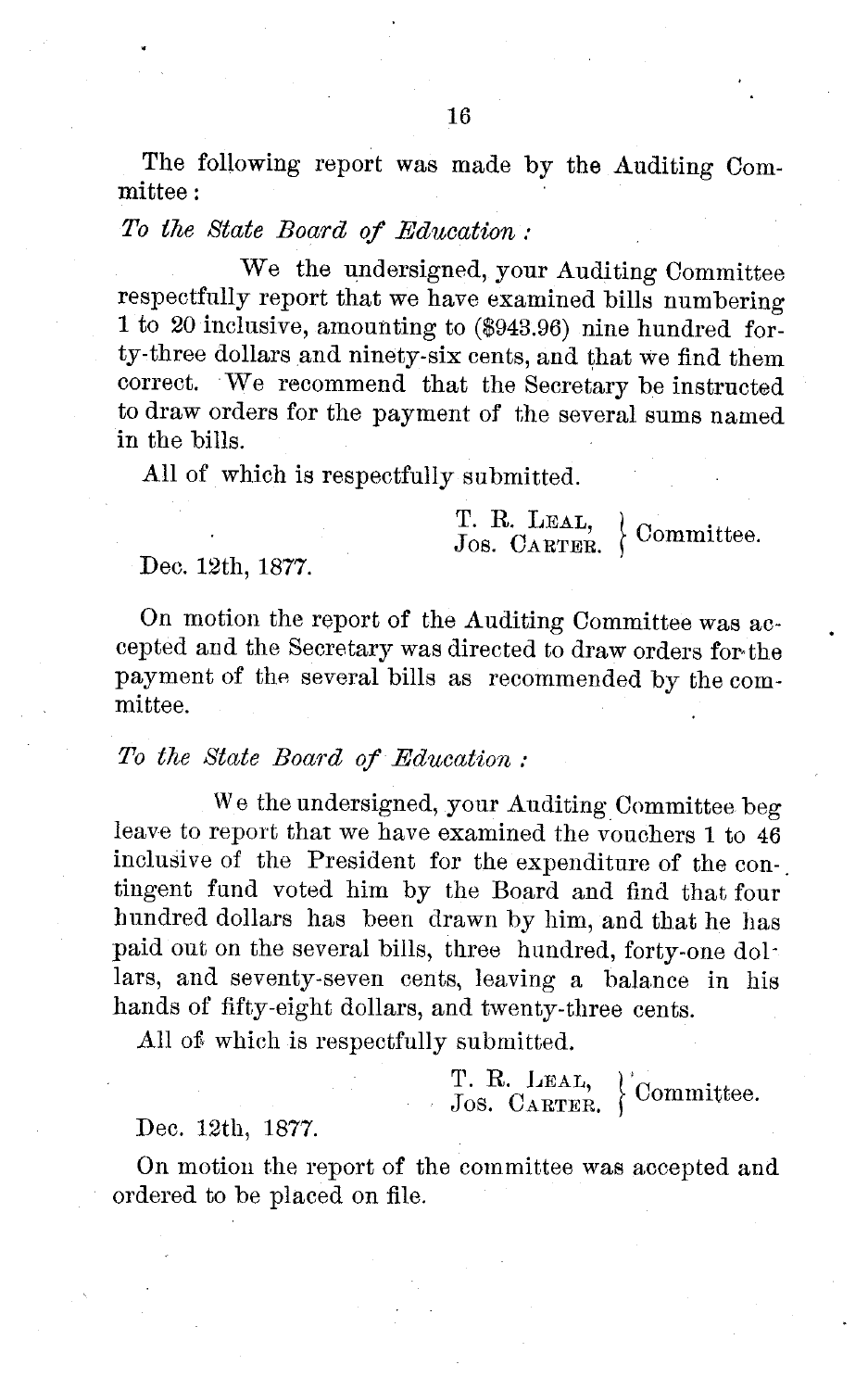The following resolution, offered by Mr. Carter, was adopted:

*Resolved,* That the President and Secretary of the Board be, and are hereby authorized to draw orders on the Auditor of Public Accounts for the third, and fourth quarterly installments of the appropriation for the ordinary expenses of the Normal University at Normal, for the current year; each installment being the one-eighth part of the aggregate amount of the whole of the annual inter. est on the College and Seminary Fund, together with the one-fourth part of the sum of eighteen thousand, two hundred and five dollars and fifty cents (\$18,205,50), as said installments become due and payable, as provided by sections 1 and 2 of "An act making an appropriation for the ordinary expenses of the Normal University at Normal, and for repairs to the same, and for aditions to the library. museum, and apparatus thereof," approved May 18, 1877, and that the Treasurer of the Board is hereby authorized to receive and receipt for the same.

Mr. Carter offered the following resolution which was adopted:

*Resolved,* That the sum of \$250 te placed in the hands of President Hewett as a Contingent Fund.

The Auditing Committee reported as follows:

*To the State Board of Education:*

We have examined the report of Prof. Burrington and find the same correct.

#### ST ATEMENT:

 $\left\{\begin{array}{c}\text{T. R. LEAL.} \text{Jos. CARTER,}\end{array}\right\} \text{ Committee}.$ 

On motion the report was accepted and ordered to be placed on file.

The Hon. Thos. F. Mitchel, Treasurer of the Board of Education, then presented his semi-annual report, which is as follows:

BLOOMINGTON, DEC. 11th, 1877.

#### *To the Honorable State Board of Education.*

 $G$ ENTLEMEN:  $\overline{-1}$  herewith submit my report of moneys received and paid out by me as Treasurer of your Honorable body, to date.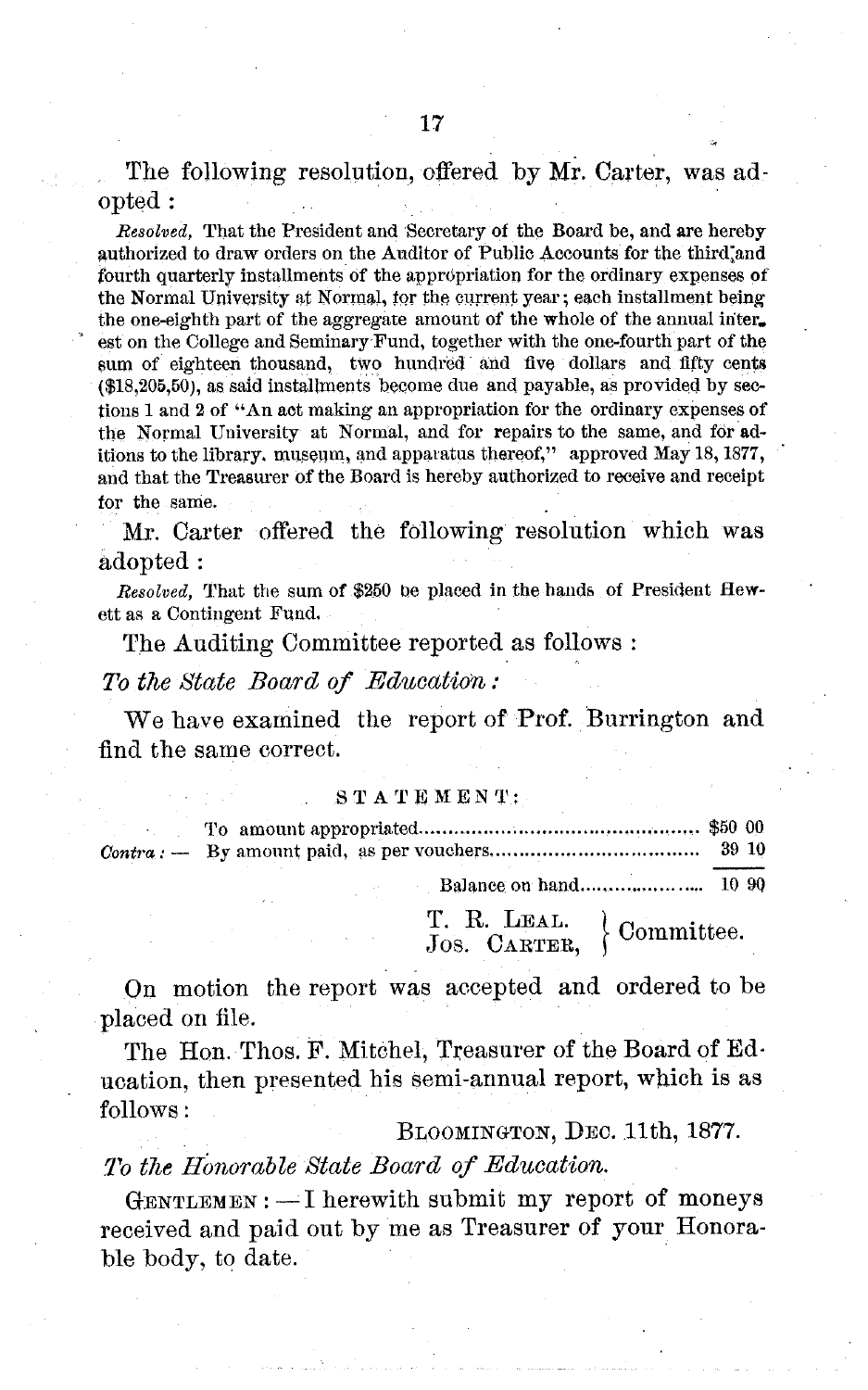#### STATEMENT OF MONEYS RECEIVED FOR THE HALF YEAR END-ING DECEMBER 11th. 1877.

|       |                        | Total amount paid out as per vouchers specifically set forth on | \$17,149 34 |  |
|-------|------------------------|-----------------------------------------------------------------|-------------|--|
|       |                        | CR.                                                             | \$19,806 88 |  |
| 44    |                        | 44<br>Jos. Carter                                               | 20 00       |  |
| 66    | $\frac{8}{8}$ . "      | $\sim -44$<br>E. C. Hewett                                      | 526 00      |  |
| Dec.  | $66 -$<br>1.           | E. C. Hewett.                                                   | 272.50      |  |
| Nov.  | $10.$ "                |                                                                 | 215 00      |  |
| Oct.  | $19.$ $\cdot$          |                                                                 | 6,174 54    |  |
| Sept. | 1, "                   |                                                                 | 127 54      |  |
| Aug.  | 7, 4                   |                                                                 | 200 00      |  |
| July  | $30.$ $\cdot$          |                                                                 | 40.00       |  |
| July  | $20.$ "                | $-46$<br>66.<br>44<br>66                                        | 2,500 00    |  |
| July  | $9,$ $^{\prime\prime}$ |                                                                 | 6,175 00    |  |
|       |                        |                                                                 | 3,556 30    |  |
|       | June 22, 1877.         | Amount received from C. W. Holder, per the hand                 |             |  |

Balance on hand.................................................. \$2,657 54

All of which is respectfully submitted.

THOS. N MITCHELL.

Treasurer.

On motion the report of the Treasurer with the accompanying vouchers was referred to the Auditing Committee.

The following report was read and approved:

Your Auditing Committee beg leave to report that we have examined the report and vouchers of President Hewett for the expenditures of the Library fund voted by the Board, and find the same correct.

#### $ST A T E M E N T$ .

|                                                        | \$500 00 |  |
|--------------------------------------------------------|----------|--|
|                                                        |          |  |
| By balance remaining in the hands of Mr. Hewett 149 97 |          |  |
| All of which is respectfully submitted.                |          |  |

| T. R. LEAL,<br>JOS. CARTER. | Committee. |
|-----------------------------|------------|
|-----------------------------|------------|

Dec. 11th, **1877.**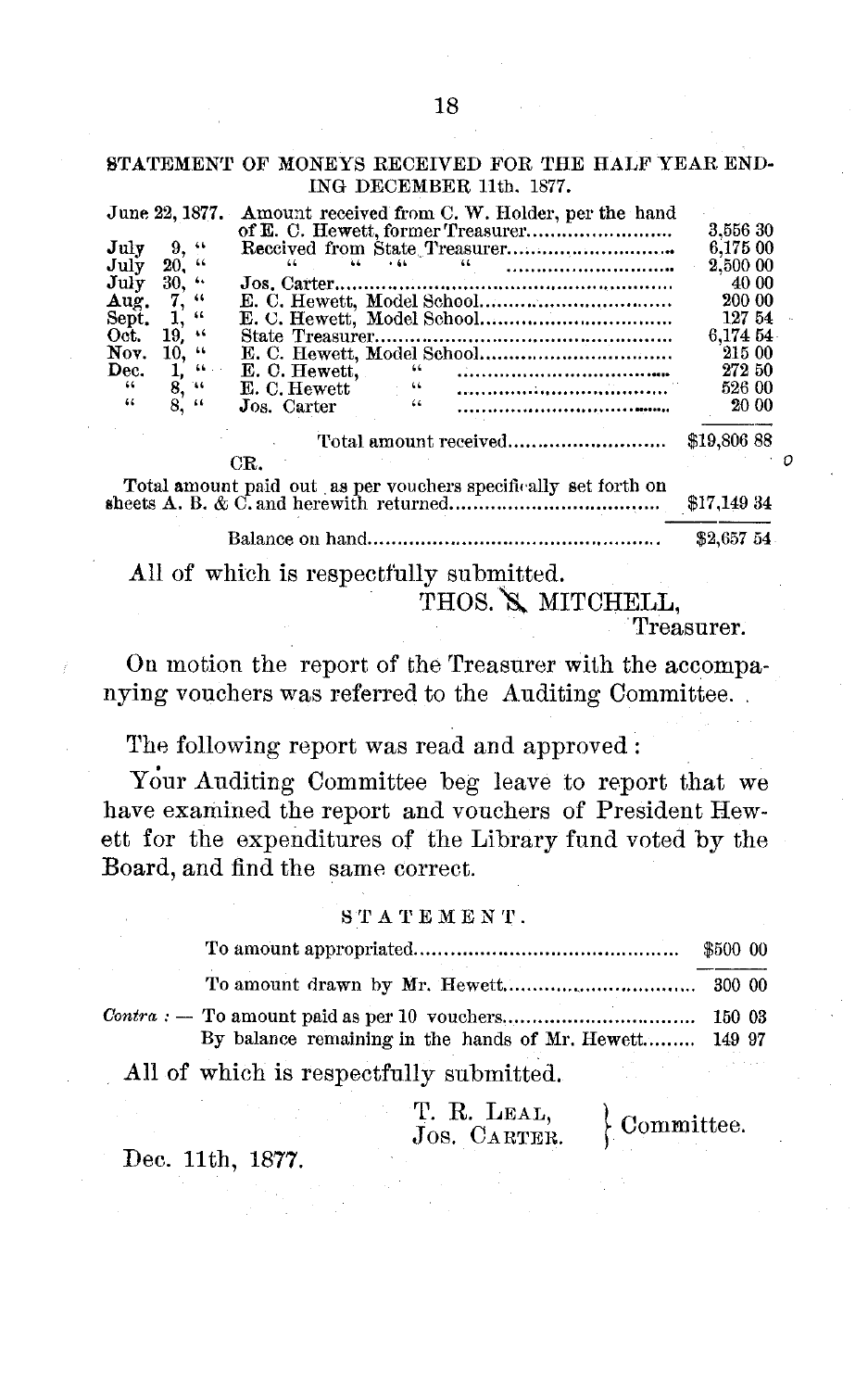#### Mr. Carter presented the subjoined report.

Your Auditing Committee also beg leave to report that we have carefully examined the accounts of the "labratory fund" report, and accompanying vouchers, 1 to 64 inclusive, made by Prof. Forbes, and found the same to be correct.

#### STATEMENT.

## To amount appropriated for the year.................... \$1700 00 To amount drawn for first and second quarters................. \$850 00 " amount paid Prof. Forbes as per report...................... 14 35 ' balance due Prof. Forbes..........................1.............. 166 00 Total.................. \$1,030 35 *Contra:* -- By amount paid as per vouchers, 1 to 64 inclusive,...... \$929 85<br>By balance due Prof. Forbes as per last report............... 100 50 By balance due Prof. Forbes as per last report............... Total................... \$1,030 35

All of which is respectfully submitted.

T. R. LEAL,  $\overline{C}$ Jos. CARTER. SCOMMITTE

On motion the report of the committee was accepted and ordered to be placed on file.

The Committee on Training School made the following report which on motion of Mr. Roots was adopted:

The Committee on Training School beg leave to report that from all the information we have been able to obtain, we believe the work of training teachers to discharge the school duties required of them in the schools of the State, has never been more efficiently done in this Institution than during the present term. We desire especially to commend the effort that has been made in certain departments of the University, to adopt the class work to the wants of the teachers in the public schools. We hope that this will be done in all the departments, as much as possible.

> E. A. GASTMAN, Ø. E. S. WELLS, S. M. ETTER.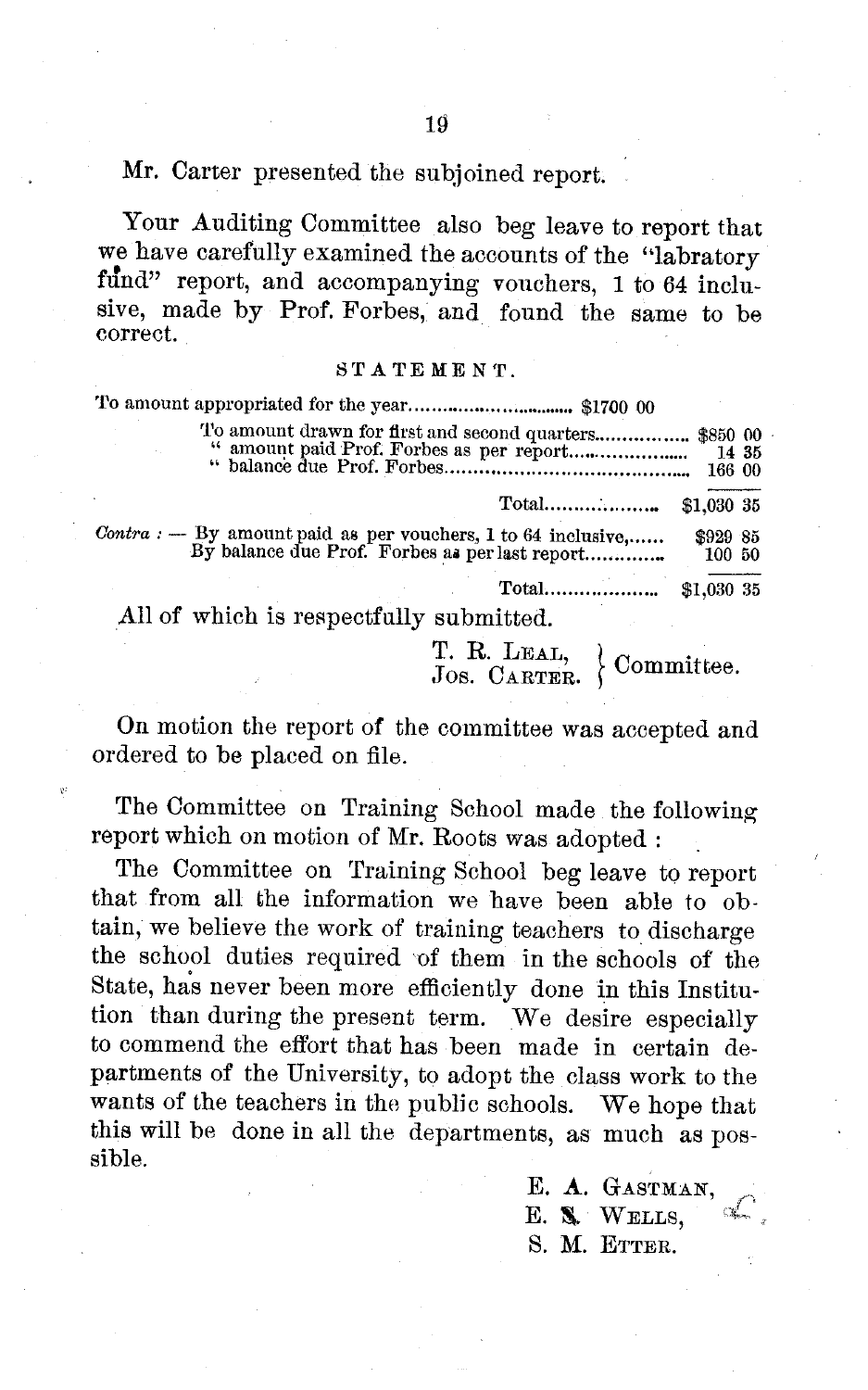*Resolved,* That the arrangement of the school year shall be left in the hands of the President, with the understanding that it shall consist of thirty-nine weeks.

The following report and resolution were read and adopted:

NORMAL UNIVERSITY, Dec. 12, 1877.

#### *To the Board of Education:*

Your Special Committee to submit a resolution expressing the sentiments of the Board respecting Miss Harriet M. Case, submits the following:

*Resolved.* That the Board of Education in accepting the resignation of Mirs Harriet M. Case, hereby express their hearty approbation of the faithful and valtiable services which she has rendered the State while Preceptress in the Normal University, not only by her thorough and efficient teaching, but also by her excellent influence upon the pupils.

B. G. Roots, Com.

The following resolution by Mr. Boltwood was read and adopted:

*Resolved,* That the sum of \$250 from the unexpended balance of the Repair Fund, be appropriated to complete the fitting up of the brological laboratory.

Mr. Carter made the following report;

*To the Board of Education:*

 $G$ ENTLEMEN :  $-$  Your Auditing Committee beg leave to report that we have carefully examined the report of the Treasurer, Thomas F. Mitchell, with the accompanying vouchers 143, to 197, inclusive and have found the same correct.

All of which is respectfully submitted.

T. R. LEAL,  $\overline{C}$ Jos. CARTER.  $\big\}$ Committee.

On motion the report of the Auditing Committee. on Treasurer's report was accepted and ordered to be placed on file.